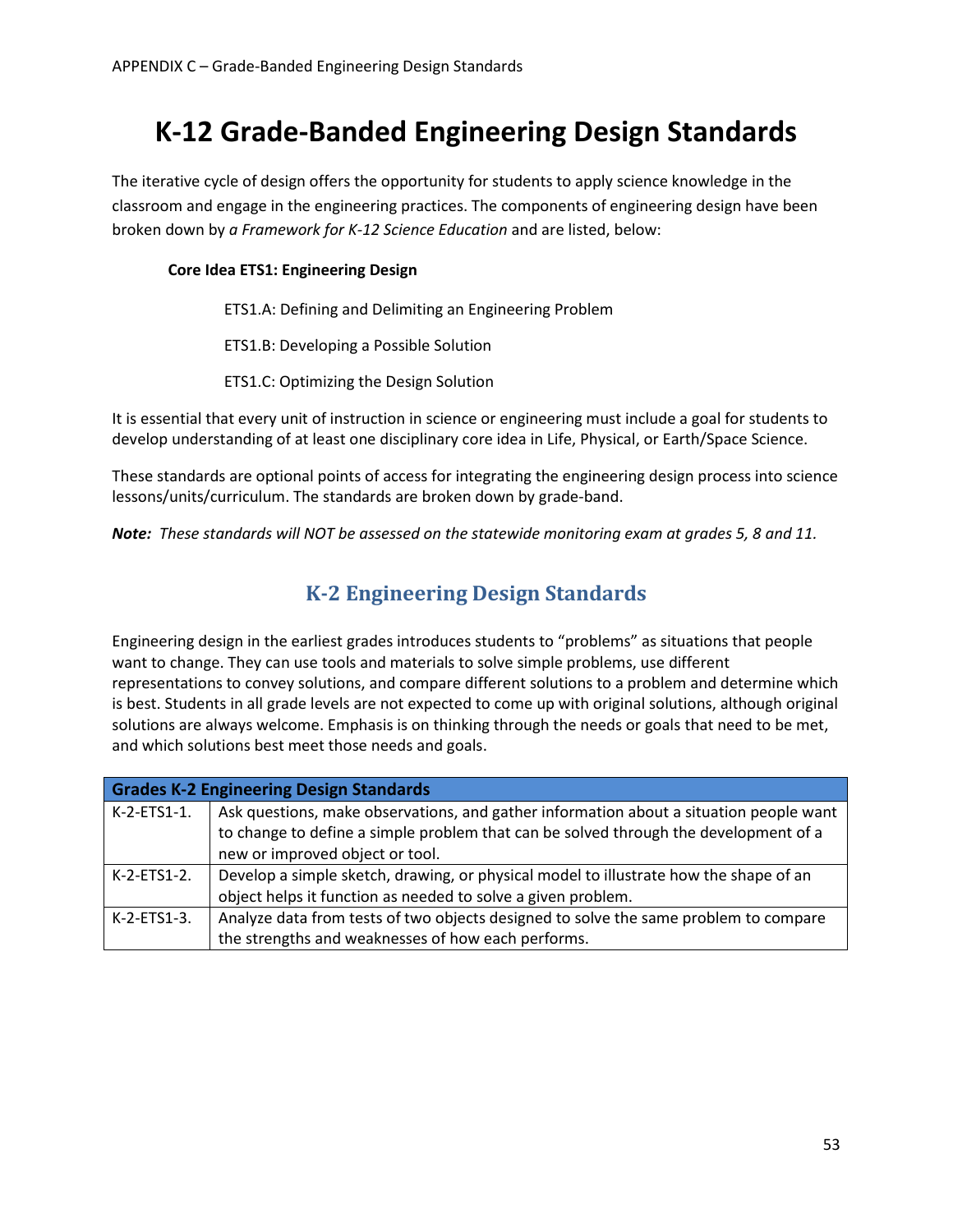### **3-5 Engineering Design Standards**

At the upper elementary grades, engineering design engages students in more formalized problem solving. Students define a problem using criteria for success and constraints or limits of possible solutions. Students research and consider multiple possible solutions to a given problem. Generating and testing solutions also becomes more rigorous as the students learn to optimize solutions by revising several times to obtain the best possible design.

| <b>Grades 3-5 Engineering Design Standards</b> |                                                                                        |  |
|------------------------------------------------|----------------------------------------------------------------------------------------|--|
| $3-5-ETS1-1.$                                  | Define a simple design problem reflecting a need or a want that includes specified     |  |
|                                                | criteria for success and constraints on materials, time, or cost.                      |  |
| 3-5-ETS1-2.                                    | Generate and compare multiple possible solutions to a problem based on how well each   |  |
|                                                | is likely to meet the criteria and constraints of the problem.                         |  |
| $3 - 5 - ETS1 - 3$ .                           | Plan and carry out fair tests in which variables are controlled and failure points are |  |
|                                                | considered to identify aspects of a model or prototype that can be improved.           |  |

#### **6-8 Engineering Design Standards**

At the middle school level, students learn to sharpen the focus of problems by precisely specifying criteria and constraints of successful solutions, taking into account not only what needs the problem is intended to meet, but also the larger context within which the problem is defined, including limits to possible solutions. Students can identify elements of different solutions and combine them to create new solutions. Students at this level are expected to use systematic methods to compare different solutions to see which best meet criteria and constraints, and to test and revise solutions a number of times in order to arrive at an optimal design.

| <b>Grades 6-8 Engineering Design Standards</b> |                                                                                             |  |
|------------------------------------------------|---------------------------------------------------------------------------------------------|--|
| $6 - 8 - ETS1 - 1.$                            | Define the criteria and constraints of a design problem with sufficient precision to ensure |  |
|                                                | a successful solution, taking into account relevant scientific principles and potential     |  |
|                                                | impacts on people and the natural environment that may limit possible solutions.            |  |
| $6 - 8 - ETS1 - 2$ .                           | Evaluate competing design solutions using a systematic process to determine how well        |  |
|                                                | they meet the criteria and constraints of the problem.                                      |  |
| $6 - 8 - ETS1 - 3$ .                           | Analyze data from tests to determine similarities and differences among several design      |  |
|                                                | solutions to identify the best characteristics of each that can be combined into a new      |  |
|                                                | solution to better meet the criteria for success.                                           |  |
| $6 - 8 - ETS1 - 4$ .                           | Develop a model to generate data for iterative testing and modification of a proposed       |  |
|                                                | object, tool, or process such that an optimal design can be achieved.                       |  |